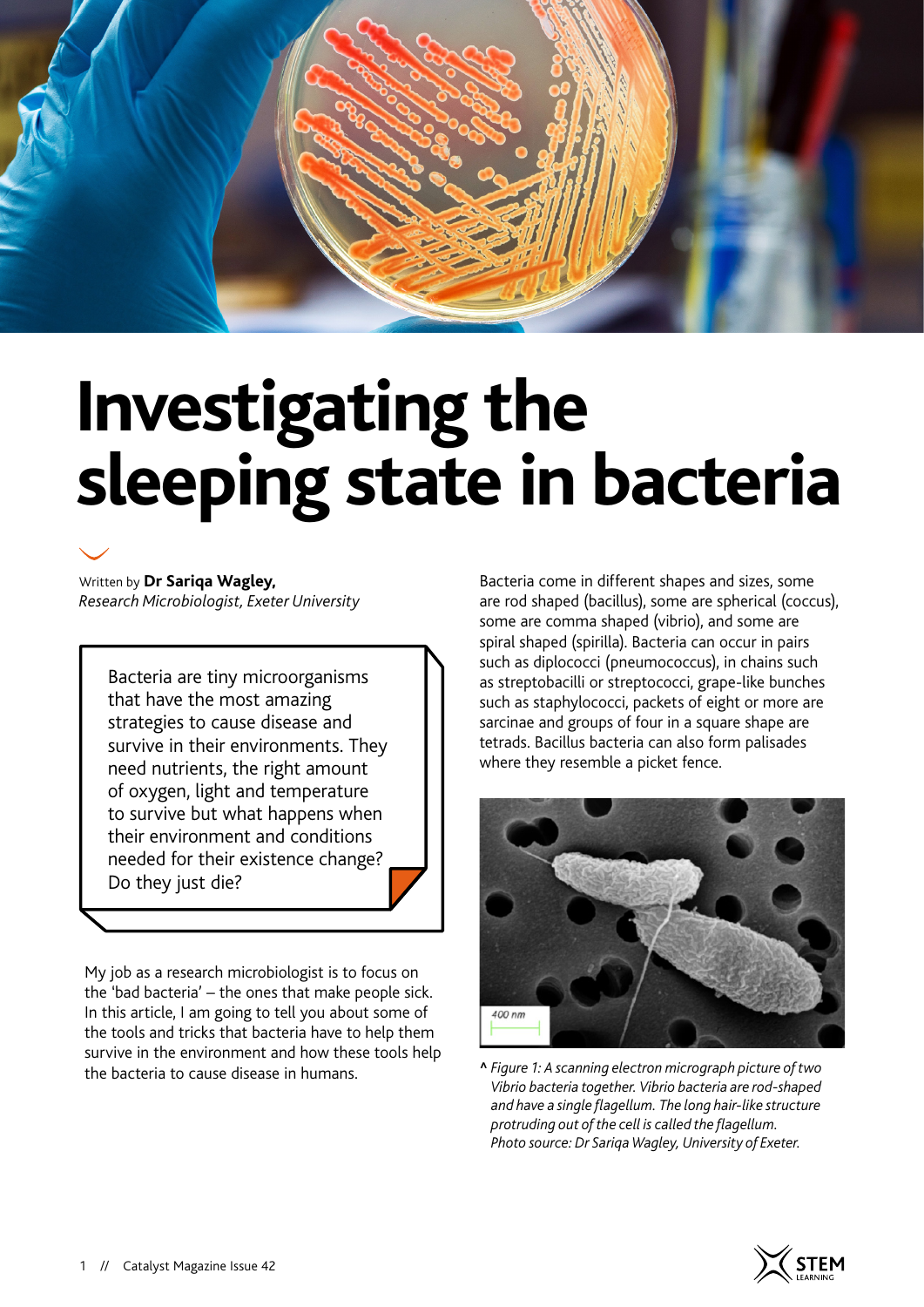#### **All about my favourite bacteria…**

Before I tell you about some of those tricks and tools, let me introduce you to my favourite bacteria. It is called Vibrio. It loves warm temperatures and salty environments. It lives in the marine environment, in seawater or inside shellfish (molluscs), such as oysters and mussels and in crustacean, such as crabs and prawns during the summer months. Vibrio are rod shaped bacteria and they have stealth-like weapons to help them survive in the environment. When people eat shellfish that are contaminated with Vibrio bacteria, the bacteria can use their weapons to cause diarrhoea and vomiting – this is called gastroenteritis. Vibrio bacteria are the leading cause of seafoodassociated gastroenteritis worldwide.

#### **Infecting humans**

Here are three tools that Vibrio bacteria have to help them to enter the human gut and cause gastroenteritis.

**Flagella** – (singular is flagellum, plural is flagella). Flagella look like strands of hair, and they aid bacteria to swim and attach to surfaces. In the turbulent marine environment, bacteria use the flagella to swim, to attach to surfaces such as the insides of shellfish where they can settle and grow. Unfortunately for us, when Vibrio bacteria are eaten by humans, the bacteria use their flagella to swim and make it to the gut, there they further use the flagella to attach to the lining of the gut.

## **Toxins**

Toxins are chemicals produced by the bacteria that can cause a reaction in your body. Once the Vibrio bacteria use their flagella to attach to the gut lining they then produce a type of toxin called enterotoxins. Vibrio bacteria release these enterotoxins only once they enter the human gut. Some Vibrio toxins enter the blood cells and cause them to burst open releasing blood into the lower intestine causing bloody diarrhoea as a symptom of infection. Some Vibrio toxins are released in the gut causing water and salt imbalances, which leads to a rice-water like diarrhoea being produced; this diarrhoea is called cholera and caused by a particular species of Vibrio called Vibrio cholerae.

### **Siderophores**

Bacteria need essential nutrients to grow and survive. Vibrio bacteria need iron to grow and they have developed special tools to scavenge iron from their surroundings. One of those tools are called siderophores. Siderophores allow bacteria to take iron from other bacteria, environmental sources or from iron sources in our bodies such as lactoferrin and transferrin. If they cannot get hold of that iron, the bacteria will not survive very long inside us and the infection is limited.

## **Some stealthy shape shifting tricks**

Vibrio bacteria need salt and warm temperatures to flourish and so we often detect them in summer months when the conditions are perfect for them to grow. Vibrio bacteria are not detected in the marine environment in the winter months and it is assumed they die due to the cold temperatures and the lack of nutrients. The following summer the Vibrio bacteria will reappear to inhabit the environment and cause seasonal infections once more. So the question is – do Vibrio bacteria really die in the winter?

In laboratory experiments, we can show that some cells of Vibrio bacteria enter a state of dormancy or a sleep-like behaviour in order to survive cold temperatures and low nutrient levels. If we take those dormant sleeping Vibrio and put them into warm temperatures and nutrient rich conditions they reawaken and reproduce once more. Is this happening in the environment too? Do Vibrio bacteria survive in the winter by hibernating until the following summer?

As a research scientist, the topic of bacterial dormancy is both fascinating and a complex subject to investigate.

## **So how do I study them?**

In the laboratory, I can put Vibrio bacteria into a sleep like state by placing them under cold temperatures and taking away their food sources. Many of these bacteria die in these harsh conditions but I have found that some Vibrio cells enter a state of dormancy.

How do I know this? I use a special piece of machinery called a flow cytometer to look at all the cells as I put them to sleep.

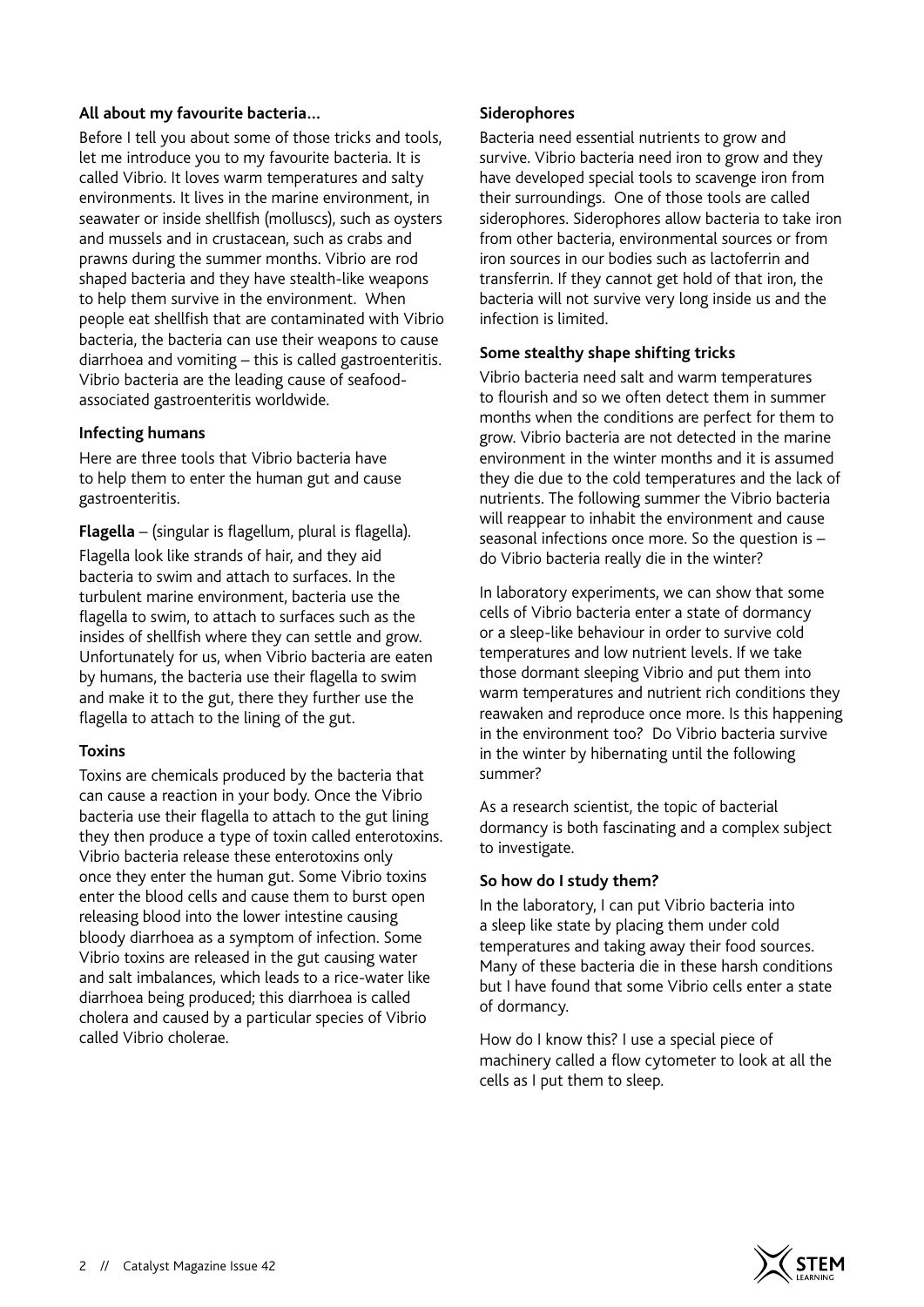

**^** *Figure 2: This is a Flow Cytometer that is used to separate cells depending on shape and size. In the left of the picture, the main part of the machinery is on the bench including the flow cell where the light passes through each cell. Underneath the bench, you can see all sorts of tanks containing different chemicals and buffers that are needed to help run the machine. The computer on the right is where the data then appears as the machine analyses the sample. Photo source Dr Sariqa Wagley.*

Here is a bit about how it works: I take a sample that has a mixture of cells of varying sizes and shapes (such as a food or water sample) and examine the microscopic contents using the flow cytometer. The machine takes the sample and passes each single particle, one at a time through a small capillary. As each particle passes through the capillary, a light shines upon it and the computer measures the way in which the light scatters as it hits each cell. For example, light will hit and radiate off a round-shaped particle very differently to when light hits a rod shaped particle. The different ways the light scatter means that, I can separate particles and bacteria depending on their shape and size.

Using the flow cytometer, I have found out that dormant Vibrio bacteria look quite different to healthy, alive, awake Vibrio bacteria. When Vibrio bacteria are healthy, they are rod shaped and approximately 1µm in size. When they are lying dormant, they change shape and turn coccoid or spherical in shape. They also balloon out and increase in size. These dormant bacteria utilise nutrients at a reduced rate and are conserving their energy to a bare minimum. They do not divide or grow in this dormant state so they can save energy and resources. This state of dormancy is reversible and if I put the dormant bacteria into warm nutrient rich conditions than they wake up and start growing once more.



**^** *Figure 3: Scanning Electron Microscope pictures of dormant Vibrio bacteria. You can see from Figure 1 what healthy Vibrio bacteria look like and how much they change when they become dormant in this picture. The healthy bacteria in Figure 1 have been put into nutrient deprived media and at cold temperatures to mimic the scenario they may encounter in the environment during the winter. After 40 days in these harsh conditions, they have changed shape to the ones seen in this figure above. The cool thing is that if I place these dormant bacteria into warm nutrient rich environment again they 'wake up' and turn back to their healthy form seen in Figure 1. Photo source: Dr Sariqa Wagley, University of Exeter.*

### **Why do I study them?**

When microbiologists examine food and clinical samples for the presence of microbes they typically measure the bacteria that are actively growing and dividing. Because dormant cells do not grow and use little energy, they are much harder to detect and evade our conventional microbe detection tests. Researching bacterial dormancy is going to be important in developing new ways to detect these dormant cells so we can detect them before they wake in food and medical samples. If I can detect Vibrio bacteria before they wake up in the summer this could help prevent gastroenteritis infections from occurring in the first place.

I am also investigating if Vibrio bacteria are present naturally in in the environment during the winter. In my future research, I hope to look at these dormant bacteria in nearshore ecosystems inside oysters. I want to find out how they adapt from favourable conditions in the summer to more unfavourable conditions in the winter? What mechanisms do dormant cells use to cope with the changing environment? What tools do they have that allow them to become dormant cells? These are all important questions that I hope to answer one day.